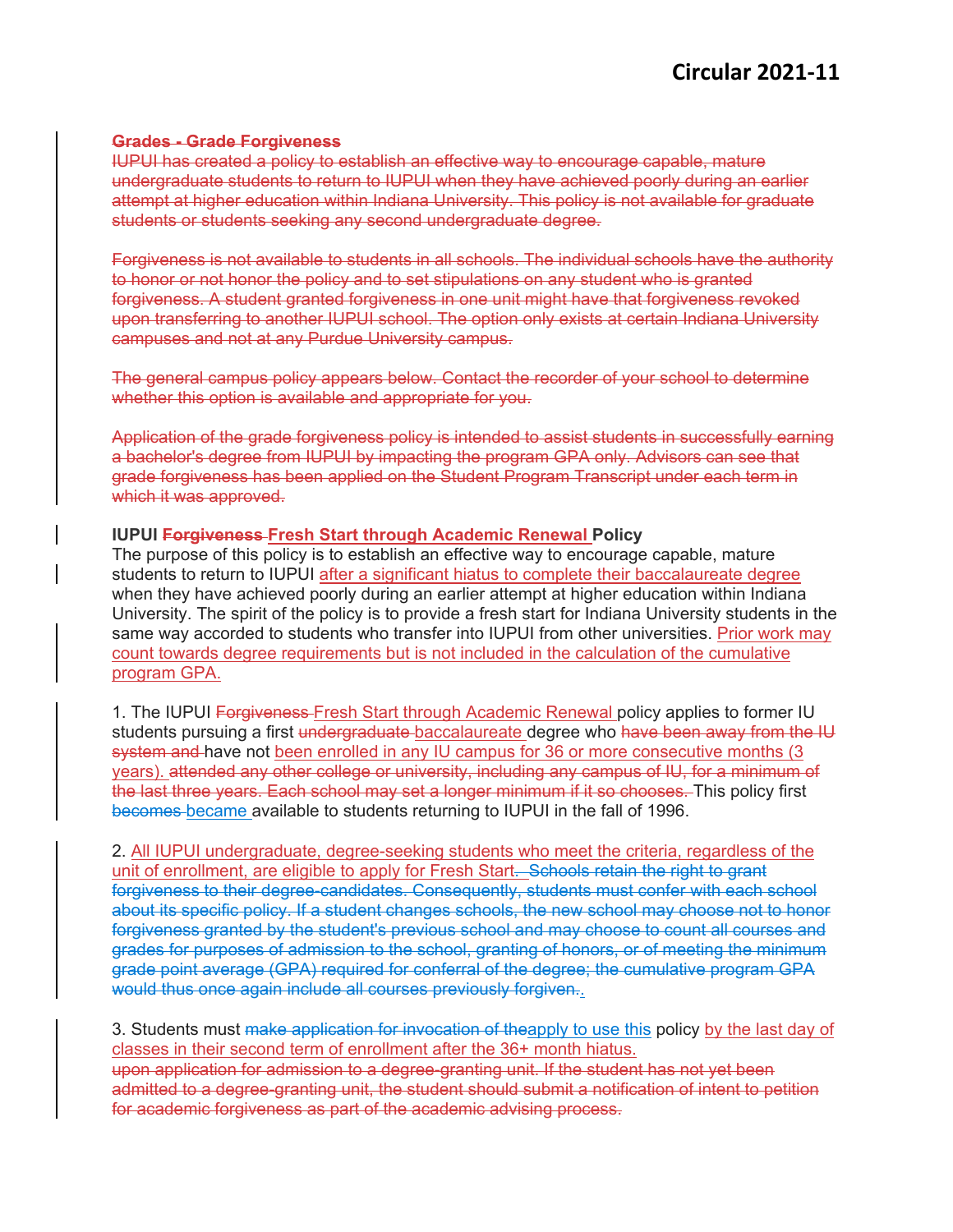4. The school will evaluate the student's transcript. If the petition is approved, all courses taken previously will remain on the permanent record. Only courses with grades of A+, A, A-, B+, B, B- , C+, C, P, and S may be counted toward degree completion, though the value of these grades will not be calculated in the student's cumulative program GPA. Under the policy, all grades, credits, and courses remain on the transcript but an adjustment is applied to the academic record to remove the GPA points/values from the cumulative program GPA for all prior coursework. Credit for any prior IU coursework completed with grades of C or better will continue to count towards degree and/or program requirements. The school may establish guidelines which define a GPA threshold above which a student may not petition for forgiveness. Fresh Start.

5. If the petition-application is approved, the student starts their post-Fresh Start academic record with a cumulative program GPA of 0.00 after which all the rules of academic probation and dismissal for the school will apply. After approval, the student must complete a minimum of 32 30 credit hours on the IUPUI campus after his/her return in order to meet the graduation residency requirement.

6. Students must make application through their current school of enrollment. Once the unit confirms the student meets the eligibility criteria, the application is forwarded to the AVC for Undergraduate Education for approval. If the petition is approved, the dean of the school granting the petition has the authority to impose Sstipulations or conditions for continued enrollment of the student may be applied. and may delegate to readmission committees or other administrative officers' authority in these matters.

7. Forgiveness-Fresh Start may be invoked only once. The policy is not available to a student pursuing a degree after a first baccalaureate degree, regardless of the level of the second degree or where the first degree was awarded.

8. Invocation of the forgiveness Fresh Start option does not preclude a student from using other available course-specific grade replacement options for work taken subsequent to reenrollment.

9. Forgiveness Fresh Start is only available for courses taken at Indiana University. Schools retain the right to consider records of performance from other universities in determining admission to the school, granting of honors, or other matters.

10. There may be students who had transferred to IUPUI from a Purdue campus into a Purdue mission program where transfer credit applied to the record retained GPA value. In order to allow these returning students the opportunity to reset with a 0.00 cumulative program GPA, these courses, while not IU courses, are eligible for the application of the Fresh Start policy.

11. Grades awarded based on a violation of the IU Code of Student Rights, Responsibility, and Conduct will not be removed from the cumulative program GPA by application of Fresh Start.

12. The policy will apply to all terms of IU enrollment, regardless of the campus on which the courses were completed, for the purposes of determining IUPUI degree progress and completion.

13. Students receiving Fresh Start at IUPUI who subsequently become degree-seeking students on another IU campus are subject to the policies in effect for the IU campus from which they